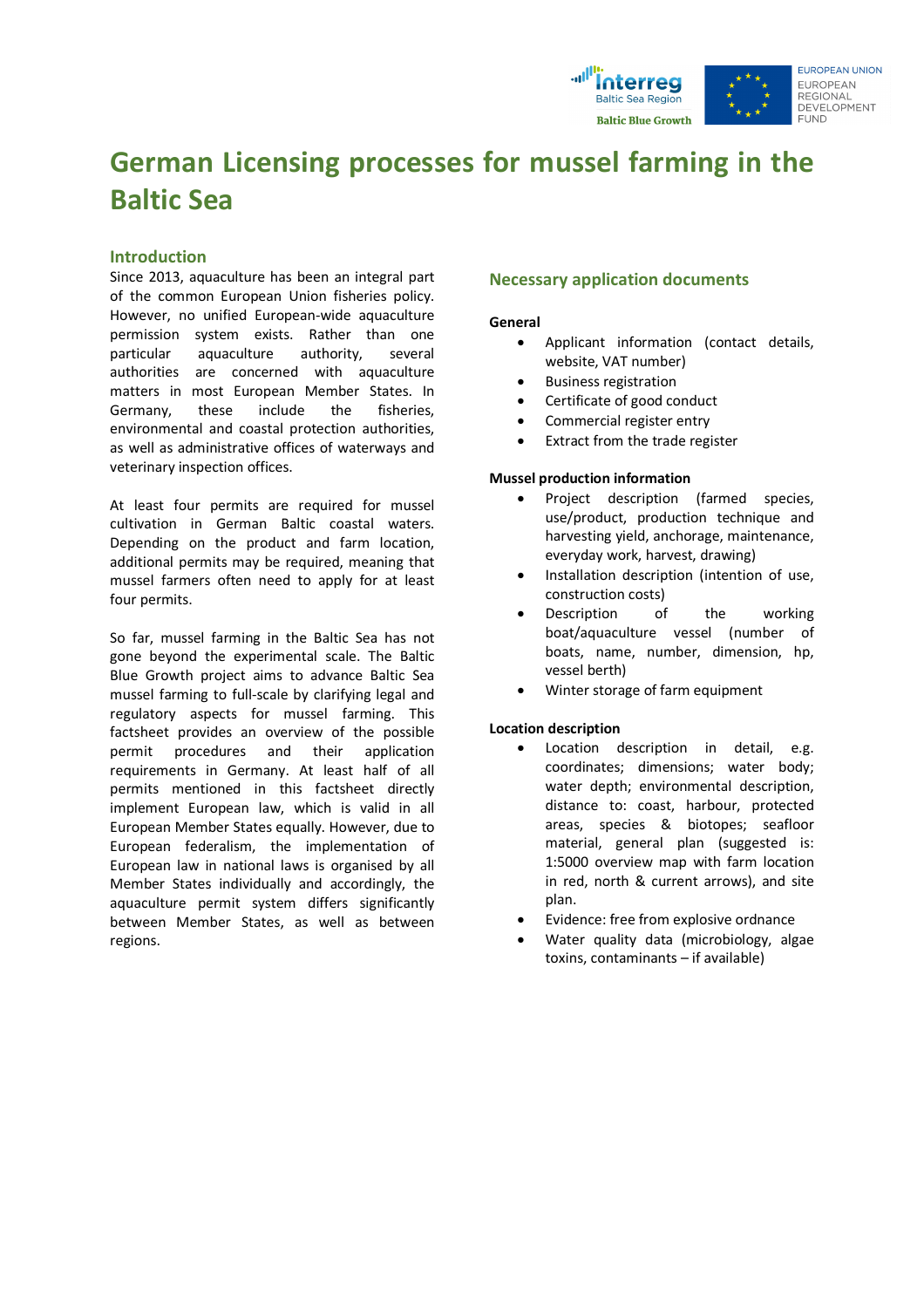



**FUROPEAN UNION** EUROPEAN **REGIONAL** DEVELOPMENT **FUND** 

- Risk evaluation for sea ice appearance
- Mussel disease (Marteiliosis) risk assessment (evaluation of the potential of Marteiliosis infection in the planned area; description of avoidance measures to prevent disease spreading)

#### **Biocertification**

- Description of separation of conventional production (if parallel to organic production at your site)
- Description of neighbouring conventionally used areas (if suitable)
- Sustainability plan (eventually in form of a biological report)



*Table 1: Required permits and competent authorities.*

#### **Nature and marine conservation issues**

- Description of compliance with WFD and MSFD goals (obligatory report)
- Description of potential impact in nature and landscape and the measures to avoid/minimise impacts
- Compensation concept for remaining impact

#### **Risk assessment**

- Description and evaluation of potential farm damage/accident
- Description of expected user conflicts and measures to avoid/minimise these conflicts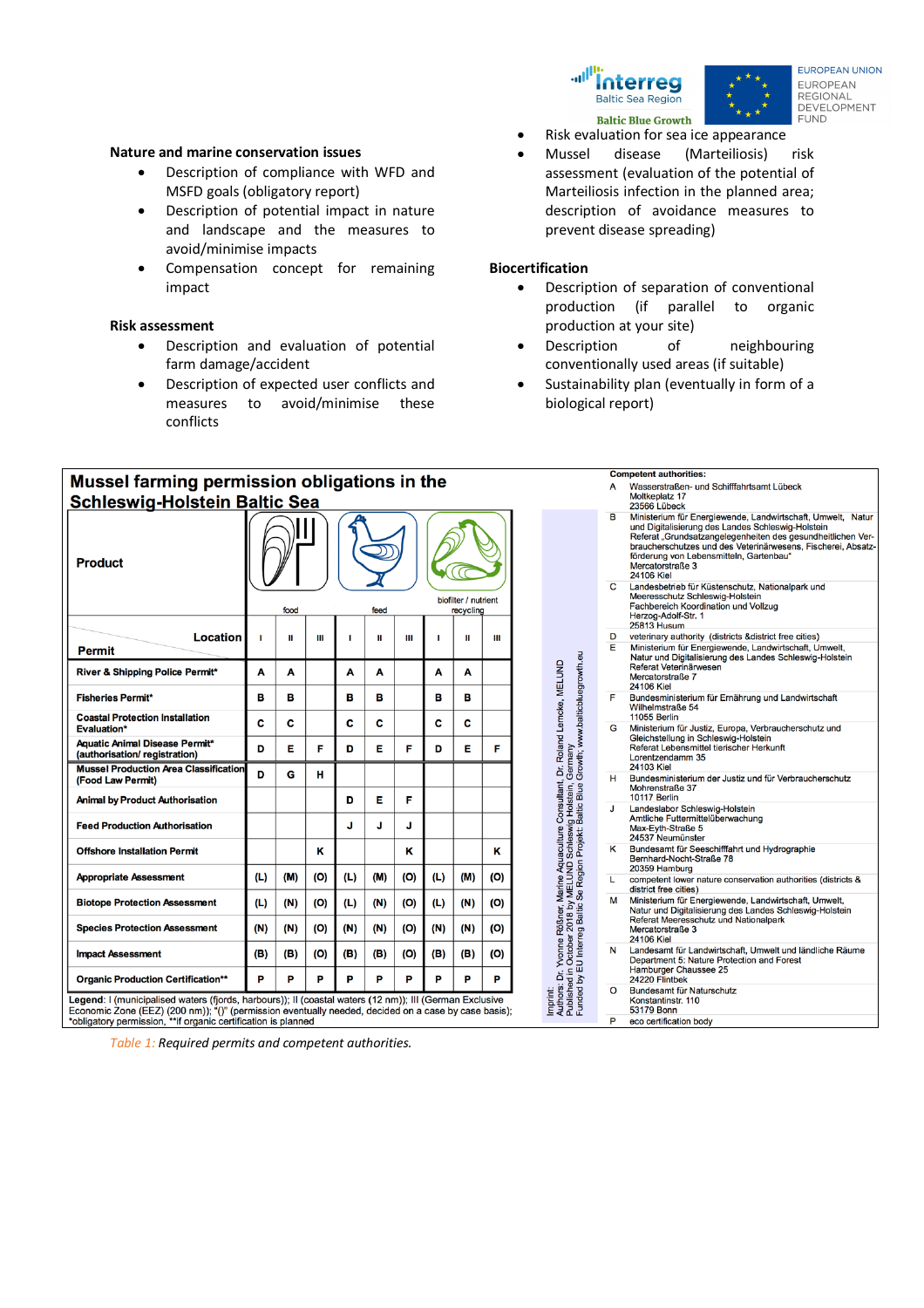

#### **FUROPEAN UNION** EUROPEAN **REGIONAL DEVELOPMENT** FUND.

### **Practical hints for farmers**

- Obtaining the obligatory permits will take at least six months to be granted, and often even one year for a new classification of a mussel production area. Depending on the product, the original conditions and the location influence the length of the period during which the permit is valid.
- Mussels for human consumption require the most expensive and time-consuming permits, with costs of approximately 30.000 EUR and a minimum of 1-year data collection for water and mussel quality analysis is required. It is therefore important to start with the permit process as early as possible.
- It is crucial for prospective farmers to contact the authorities prior to starting the application process, and to use the detailed version of their licensing manual.
- Most authorities offer help and guidance  $$ prospective farmers should ask for it directly.
- Consultants may help with coordinating permit procedure.
- the Direct personal contact and meetings organised to support with the cost intensive and as efficient as possible.component process are not obligatory but are very helpful tools to make the permit process short, less
- Acquire a potential mussel classified mussel production areas (food law) considering its productive, ecological as well as economical aspects. Consider already existing if possible.
- detailed as possible. Consider all aspects with, • Develop your application as complete and as equal diligence. Use this accurate authorities the same project knowledge. for all permissions and apply simultaneously. This saves time, avoids delays and allows all
- Consider the permission costs and the eventually necessary analysis costs (food mussels) in your business plan.
- The permission process is ongoing and is not finished with the granted permission.
- Keep in mind all permissions additional requirement. In case of time limited permissions, apply for permission extension in due time.